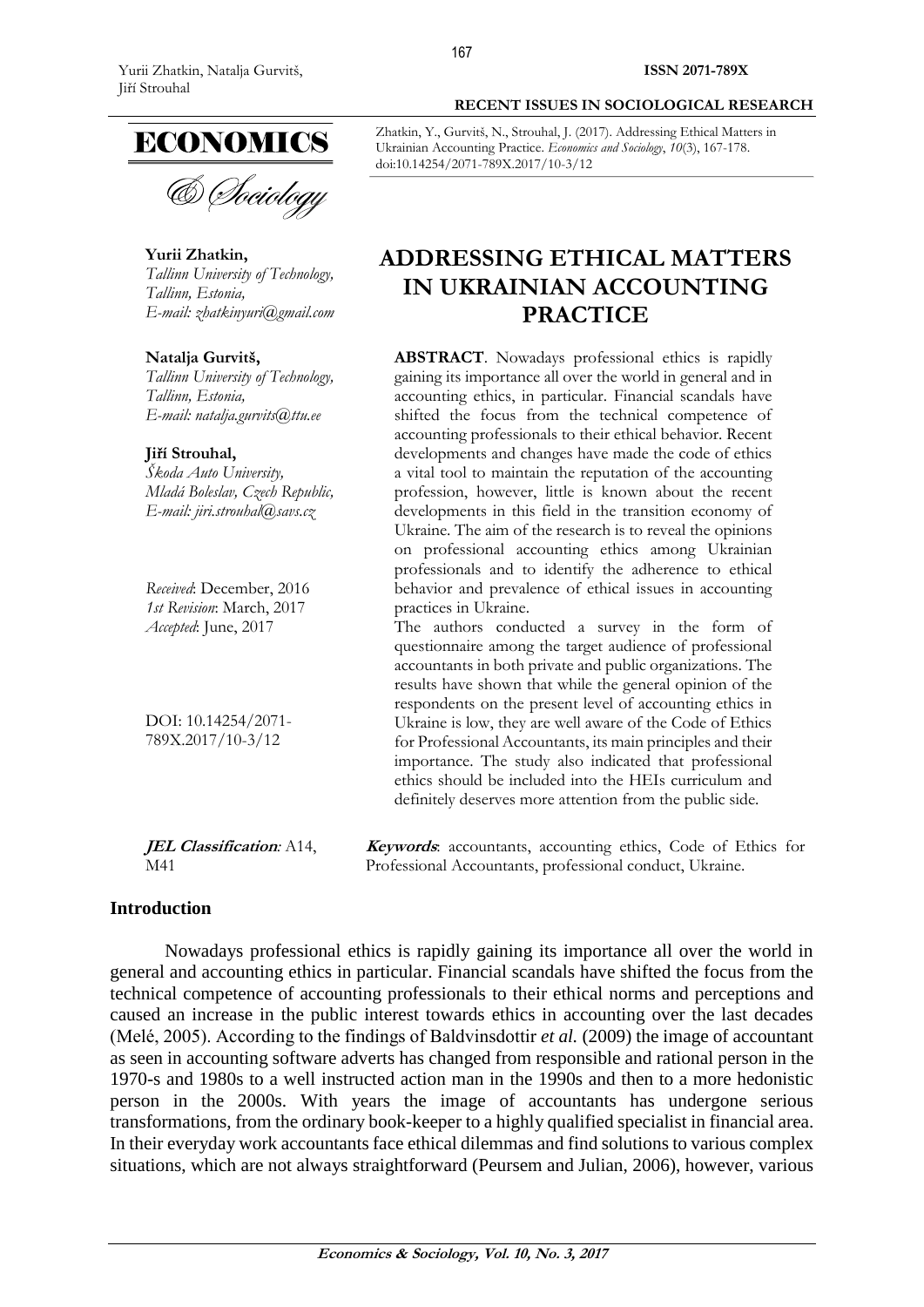factors including "combined influence of commercialism and regulatory response have led to a systemic decline in accounting's professional ideals and, as a result, an erosion of public trust" (Lail *et al.*, 2017). The governing idea of making money has influenced the developments of accounting profession and harmed the overall image of accountants, who seem not having realized the ethical aspect of their work (Flanagan and Clarke, 2007) and its crucial influence on external users. Therefore, it is extremely important that accounting should no more be regarded as a technical tool only, with no connection to ethics (Mele *et al.*, 2017) because nowadays, the reliability of accountants' work often depends on their ability to comply with professional ethical and behavioural norms which first of all should be treated as a moral obligation and maintaining high ethical standards (Caglio & Cameran, 2017).

All these developments and changes in rapidly expanding business world have made the code of ethics a vital tool to maintain the reputation of the accounting profession and achieve the true and fair view of their tasks and responsibilities and according to Claypool *et al.* (1990), good knowledge of such code may help accountants identify more clearly the dominant ethical code provision in each dilemma making it vital for professional accountants involved in international business to have a good and proper understanding of all the differences (Jakubowski *et al.*, 2002). However, it should be noted that Velayutham (2003) revealed that in some cases the code may focus more on technical competences and compliance with accounting standards than on the moral responsibility for external users. While findings of Pflugrath *et al.* (2007) indicate that the existence of code of ethics had a positive impact of the judgments of professional accountants, the studies of Baker (2014) revealed that "ethical discourse of the profession can be found more in the self-forming practices of the profession rather than its code of ethics". In general, it can be stated that code of ethics serves as the framework for making ethical decisions, containing common rules varying across countries.

While the importance of the code of ethics for professional accounting is growing and gaining popularity, little is known about the recent developments in this regard in Ukraine, whose business environment is still considered as to be in transition. The country regained independence in 1991, since then it strives to establish a strong market economy, however, with little success so far. A significant constraint for the economy is the unstable political shifts, therefore, under such uncertainty the businesses are mainly struggling to survive concentrating on profit and not on the moral values or social responsibility. Ukraine has fully recognized The Code of Ethics for Professional Accountants and adopted it in 2004. It was translated and localized by the Audit Chamber of Ukraine in collaboration with the Federation of Professional Accountants and Auditors of Ukraine. The main goal of The Code is to establish ethical requirements for accountants and auditors practice in order to guarantee high quality of their work and meet the interests of society and the state. This Code establishes the fundamental principles of ethics and rules in accounting services, which are recognized all over the world and also in Ukraine. Currently in Ukraine there are several public non-governmental organizations working to promote the development of accounting, including the Federation of Professional Accountants and Auditors of Ukraine (UFPAA) which is a self-regulating nonprofit organization established in 1996 and also the Ukrainian Association of Certified Accountants and Auditors, founded in 2004. The Association provides assistance in the process of examination for Certified International Professional Accountant (CIPA) program. The activity of some organizations is limited to one specific sector of economy. Therefore, the authors considered it vital and worth attention to reveal the opinions on professional accounting ethics among Ukrainian professionals in this field and to identify the adherence to ethical behaviour and prevalence of ethical issues in accounting practices of Ukraine.

The remainder of the paper is organized as follows: The first part outlines the importance of professional accounting ethics and gives various perspectives of the examination of the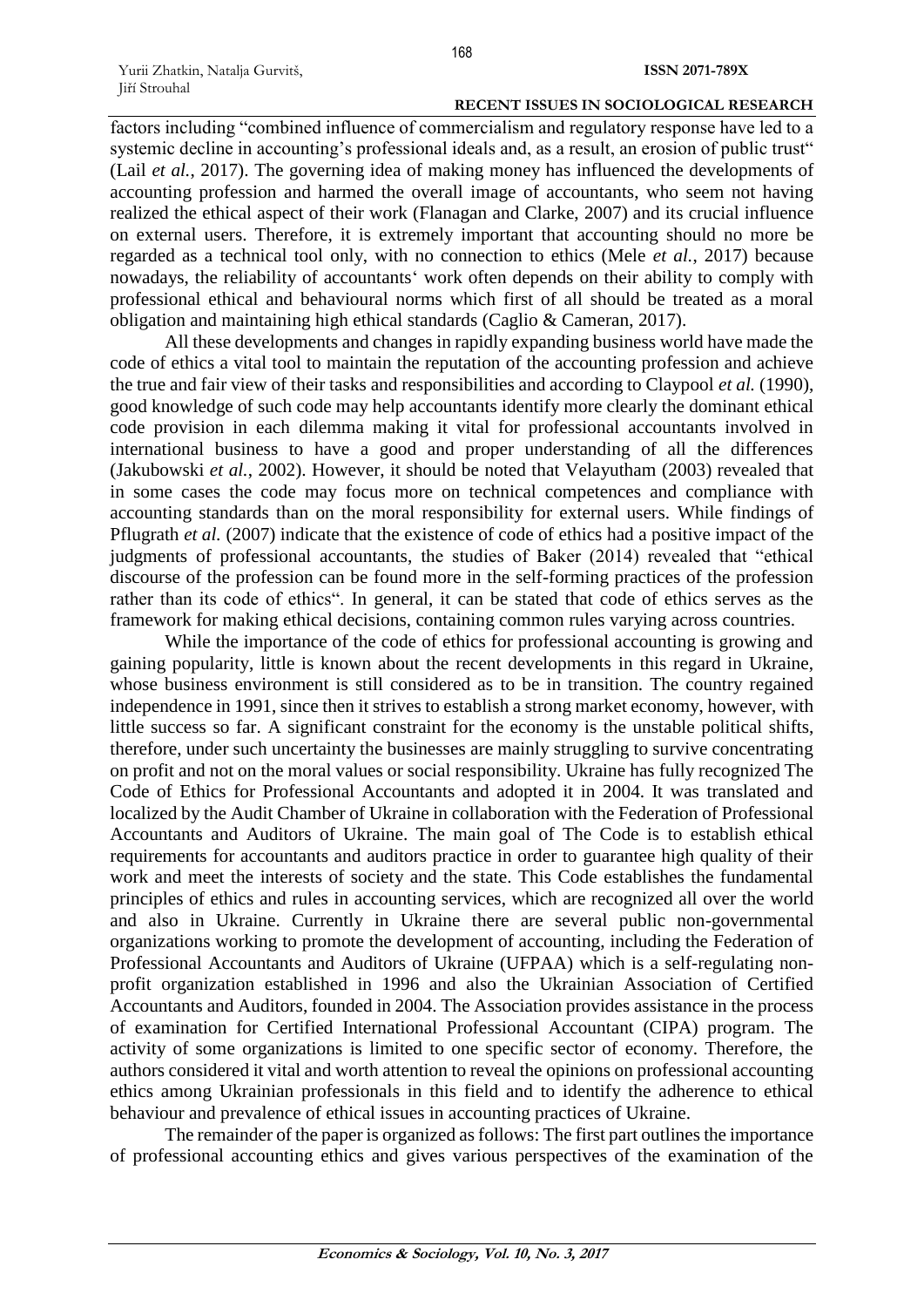research topic. The following section discloses the methodology of the research followed by the discussion of the results and the main conclusions.

## **1. Literature review**

Much has been argued whether professional ethics has a linkage and is inter-connected with age (Serwinek, 1992), organizational culture (Ponemon, 1992), culture (Douglas *et al.*, 2001), work experience (Cohen *et al.*, 2001), religion Ho (2009), education (Pierce and Sweeney, 2010), gender (Radtke, 2000; Ballantine & McCourt, 2011) and institutional factors like disciplinary system (Baïada-Hirèche & Garmilis, 2016). Professional ethics can therefore be examined and explored from a various number of perspectives, some of which have cultural routes while the other focus on the ethical sensitivity, personal characteristics and situational aspects. Ethical sensitivity is believed to be closely related to the ethical conduct of the accountant and thus should become a matter of high importance from the accountancy profession and researchers (Chan & Leung, 2006). The findings of Keller *et al.* (2007) suggest the existence of differences in individual ethics standards based on gender, religiosity, level of education and work experience. However, in regard to the gender as one of the crucial factors in making ethical decisions quite controversial results can be found.

The findings of Stanga & Turpen (1991) do not support gender differences, while Ameen *et al.* (1996) investigating the relationship between gender and the ethical sensitivity of future accounting professionals, and revealed that female students appeared to be less tolerant to the unethical behaviour. The study of Marques & Azevedo-Pereira (2009) has shown opposite results and while confirming the importance of gender determinant seemed to refute the statements that women have higher ethical standards than men. These controversial results are somehow interlinked with the studies of Ismail  $& Ghazali (2011)$ , who found that , age and gender have a significant impact on ethical judgment but not on ethical ideology" and thus making it possible to demonstrate various results in different cases.

Much has been argued whether professional ethics course should be included into the accounting curricula and business students of High Educational Institutions (HEIs). The studies of Hiltebeitel & Jones (1992) discovered that students of HEIs have relied more on the professional ethics in making decisions after the integrated ethics course, while according to Huss, & Patterson (1993) it seems to be a challenge for the accounting instructors. These findings are in line with the results of the survey of Ward *et al.* (1993) revealing that in general CPAs indicated that ethics should be embedded in the accounting curriculum at all educational levels.

LaGrone *et al.* (1996) revealed that accountants are able to reach their highest stage of ethical awareness in case if ethics cases are embedded into their continuous training programmes, which in authors opinion makes sense to start the ethics education already on the undergraduate level in HEIs. However, this training may not necessary attract the students with high moral standards and reasoning abilities and it may happen that those in most need for ethical training would not apply for it (Eynon *et al.*, 1996). Green & Weber (1997) also suggest that the courses with a strong emphasis on the Code of professional conduct (AICPA) could have a positive impact on the ethical behaviour of a future accounting professionals as according to Finn *et al.* (1988) there do exist opportunities for the unethical behaviour even if most professionals do not regard it as a way to success. The importance of ethical educations for accounting students was also outlined by Melé (2005); Cooper *et al.* (2008); Costa *et al.* (2016). The findings of Marques & Azevedo-Pereira (2009) also stressed the importance of ethical education as the "predictor" of ethical behaviour. However, it is important for the course to include ethical traditions and practices varying between countries Tweedie *et al.* (2013) and cultures. Kara *et al.* (2016) also confirm the high importance of ethical sensitivity being developed via ethical education. In general, it can be concluded that one cannot argue that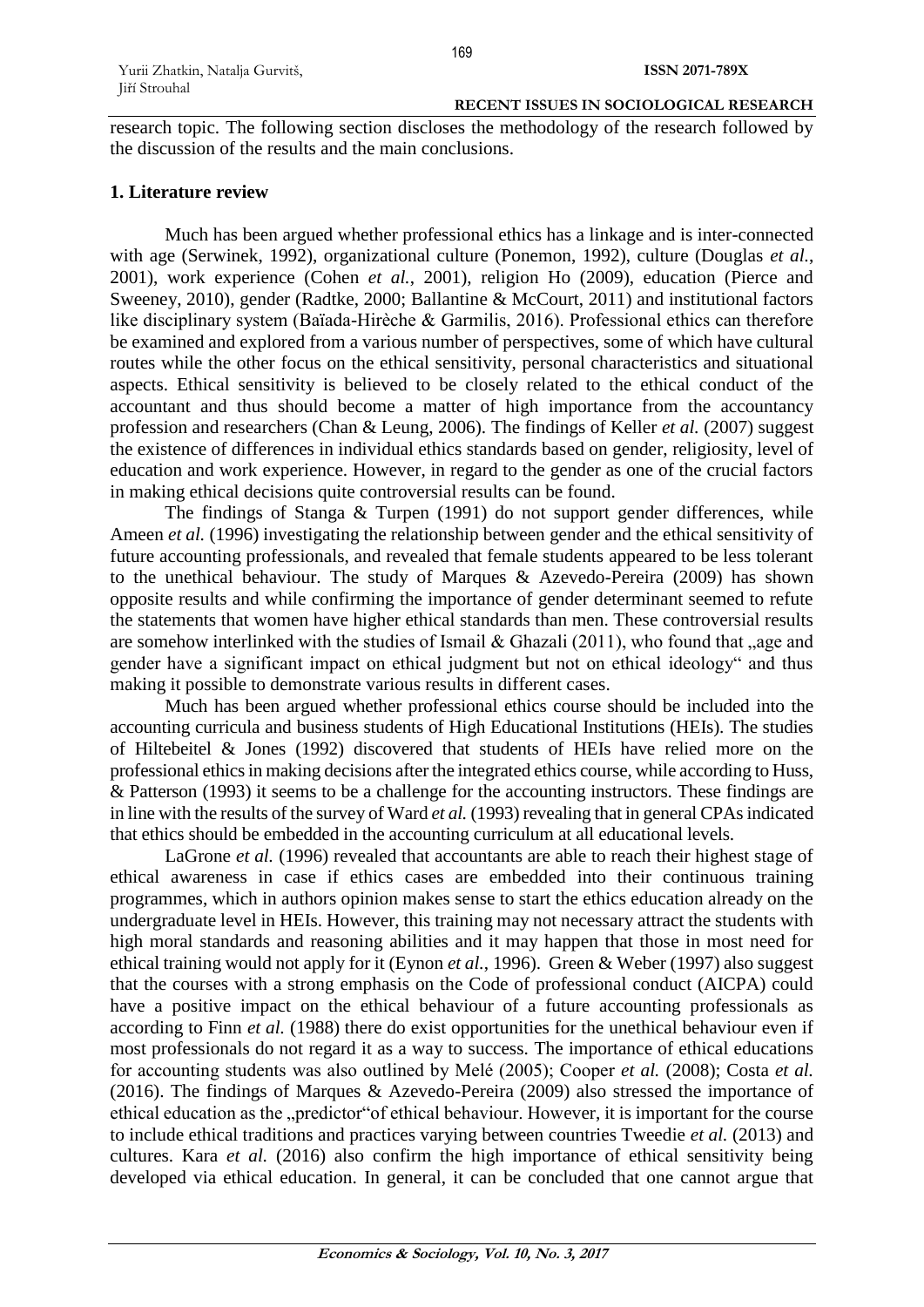teaching professional ethics for graduate and undergraduate accounting students is extremely important. Three countries are relatively small and underdeveloped in terms of their geographical size and population, geopolitical importance, market size and aggregate demand, production, investment, export, and technological potential. According to many non-economic indicators (political stability, democratization, liberalization and institutionalization of society, law, infrastructure development, safety, security, investment, compliance with environmental and social standards, efficiency of the legal system, human rights respect, etc.), as well as economic indicators (purchasing power, rate of economic growth, foreign trade balance, current account deficit, public debt, inflation rate, unemployment rate, public expenditure, investments, etc.), they are characterized by a long-term transitional crisis of structural type.

## **2. Methodological approach**

Target audience for this study were professional accountants in private and public organizations. There were excluded students, teachers and scholars from this survey. Based on the literature overview it is assumed that in most cases those groups have little or no awareness of ethical expertise, since professional ethics was neglected in Ukraine for a long time and was excluded from study curriculums. Thus, in authors opinion, these groups could not provide the meaningful feedback. Surveying the non-practitioners could cause the distortion of results and conclusions. Adherence to ethical norms and prevalence of ethical issues can only be examined via the opinion of the accounting practitioners, persons who are involved in accounting process and are supposed to face various ethical issues and dilemmas. Auditors were also not included into the sample. While there is a cross-connection between accoutring and auditors, the auditors examine the post facto work of accountants. Any professional accountant can face various ethical dilemmas in the process of recording entries and preparing reports, while the auditor has not even yet started his job. *Table 1* shows the demographic profile of the respondents.

| <b>Status</b>                                              | Sample                   |
|------------------------------------------------------------|--------------------------|
| 1                                                          | $\overline{\mathcal{L}}$ |
| Position:                                                  |                          |
| Accountant                                                 | 102                      |
| <b>Chief Accountant</b>                                    | 199                      |
| Other                                                      | 14                       |
| Total                                                      | 315                      |
| Education:                                                 |                          |
| Bachelor degree                                            | 51                       |
| Master degree                                              | 249                      |
| Other education                                            | 15                       |
| Total                                                      | 315                      |
| Age:                                                       |                          |
| $\leq$ 25                                                  | 26                       |
| 26-35                                                      | 105                      |
| 36-45                                                      | 118                      |
| $>45$                                                      | 66                       |
| Total                                                      | 315                      |
| Legal form of entity:                                      |                          |
| Private sector                                             | 203                      |
| Public/governmental organization including self-employment | 112                      |
| Total                                                      | 315                      |

Table 1. Demographic Data of the Survey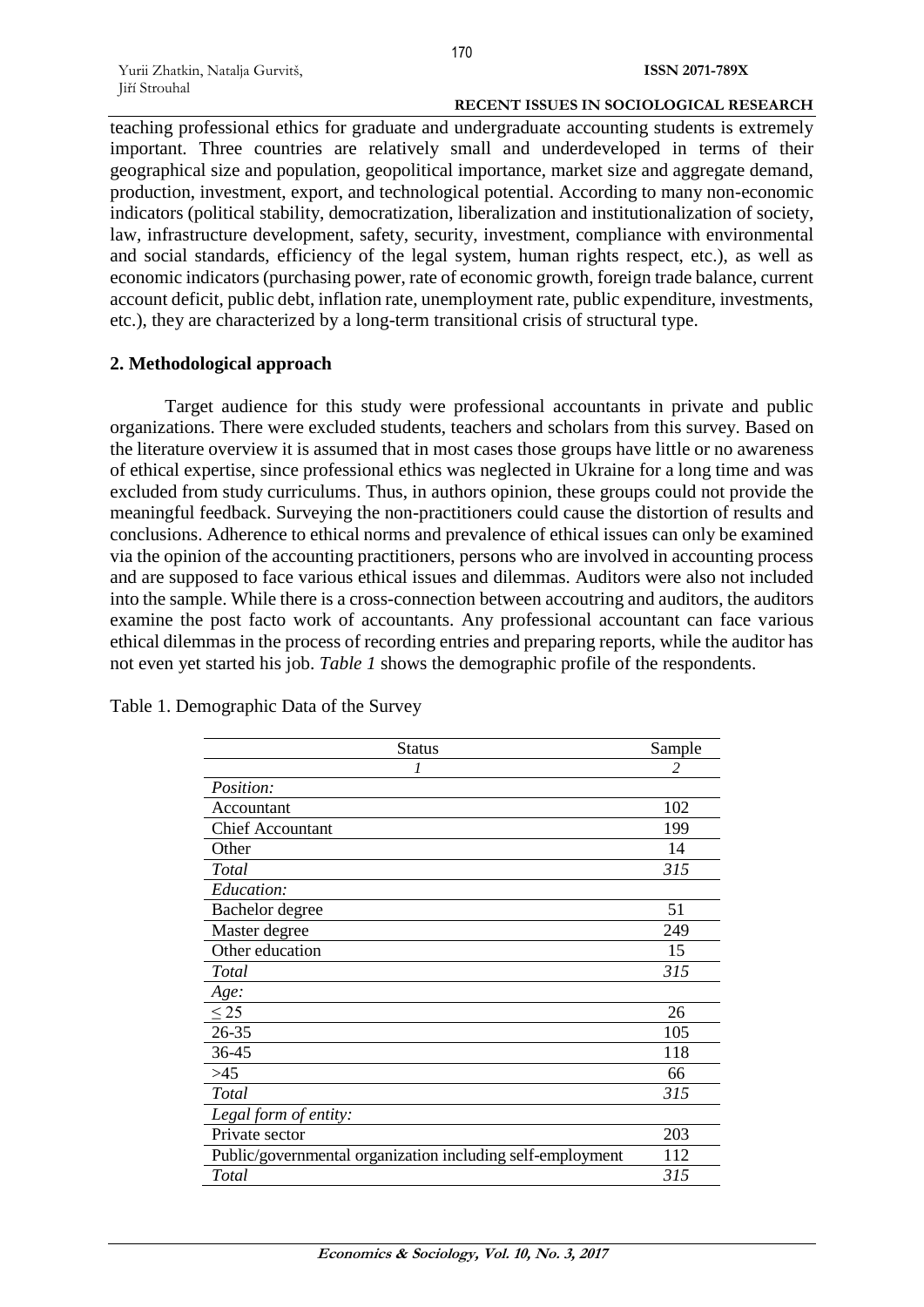| RECENT ISSUES IN SOCIOLOGICAL RESEARCH |
|----------------------------------------|
|                                        |

| Experience:   |     |
|---------------|-----|
| 0 to 5 years  | 53  |
| 6 to 10 years | 65  |
| $>10$ years   | 197 |
| Total         |     |
|               |     |

*Source*: authors' analysis.

To allow accountants express their opinion without any prejudices the survey was carried out on anonymous basis using a stratified sample technique. From the audience demographics perspective, there were no preferences given to sex, location, and sector of economy as shown in *Table 1*. Besides occupation, that was strictly limited to professional accountants only, the accent was made on the age, job position, level of education, working experience, and type of entity the respondents were employed.

The survey consisted of 18 questions related to professional ethics. The language of the questionnaire was Ukrainian. In order to present the questions and make it possible to collect data, an online survey engine Google Forms was used. The survey included single choice questions, where respondents were asked to choose one option from a list of arguments; walltype multiple choice questions, where respondents were asked to select one option from each column and linear scale questions, where respondents were asked to rank each argument from 1 (strong disagreement) to 5 (total agreement) in order to express their agreement or disagreement with each statement. All questions were of the closed or semi-closed type.

First five questions were related to the personal information of the respondent (age, education, type of employment, work experience and positon in the company). Following questions asked respondents to rate on a scale several statement about the current situation on professional ethics in Ukraine and the importance of the principles of the code of ethics for professional accountants. Other questions aimed to find out whether the accountants faced different ethical dilemmas and issues at work, did they always follow professional accounting, standards, laws and legislation, and whether they were forced to violate them and why.

In order to reassure that the questionnaire will be understandable to the audience, a pilot run was performed. For testing, four persons were selected: accountant assistant, chief accountant in public organization, two accountants in business. Upon completion of testing, minor changes were made to the wording of some questions. Additionally, the questionnaire structure was reorganized for the purposes of integrity, ease of navigation and simplicity. The primary channels for survey distribution were social networks, in particular the professional accountant groups and communities there. Such groups post daily news in accounting, legislation updates, and other relevant information in the field of accounting with many followers form the practitioners side. The managers of the professional communities were contacted and agreement received upon posting about the ongoing survey. The announcement regarding survey was posted in three major groups: Бухгалтер №1 (Accountant #1), Бухгалтер и Право (Accountant and Law), and Factor – Все для Бухгалтерского Учета (Factor – everything for accounting). The survey was therefore available to all interested professional accountants. From the research perspective this open access means the impossibility to determine the response rate to this survey as not interested possible participants even did not access it.

The questionnaires were distributed via groups of professional accountants in Ukraine during the period of 18.02.2017-15.03.2017. In total 315 responses were collected in the process. This information was compiled and analyzed based on gender, age, working experience and education.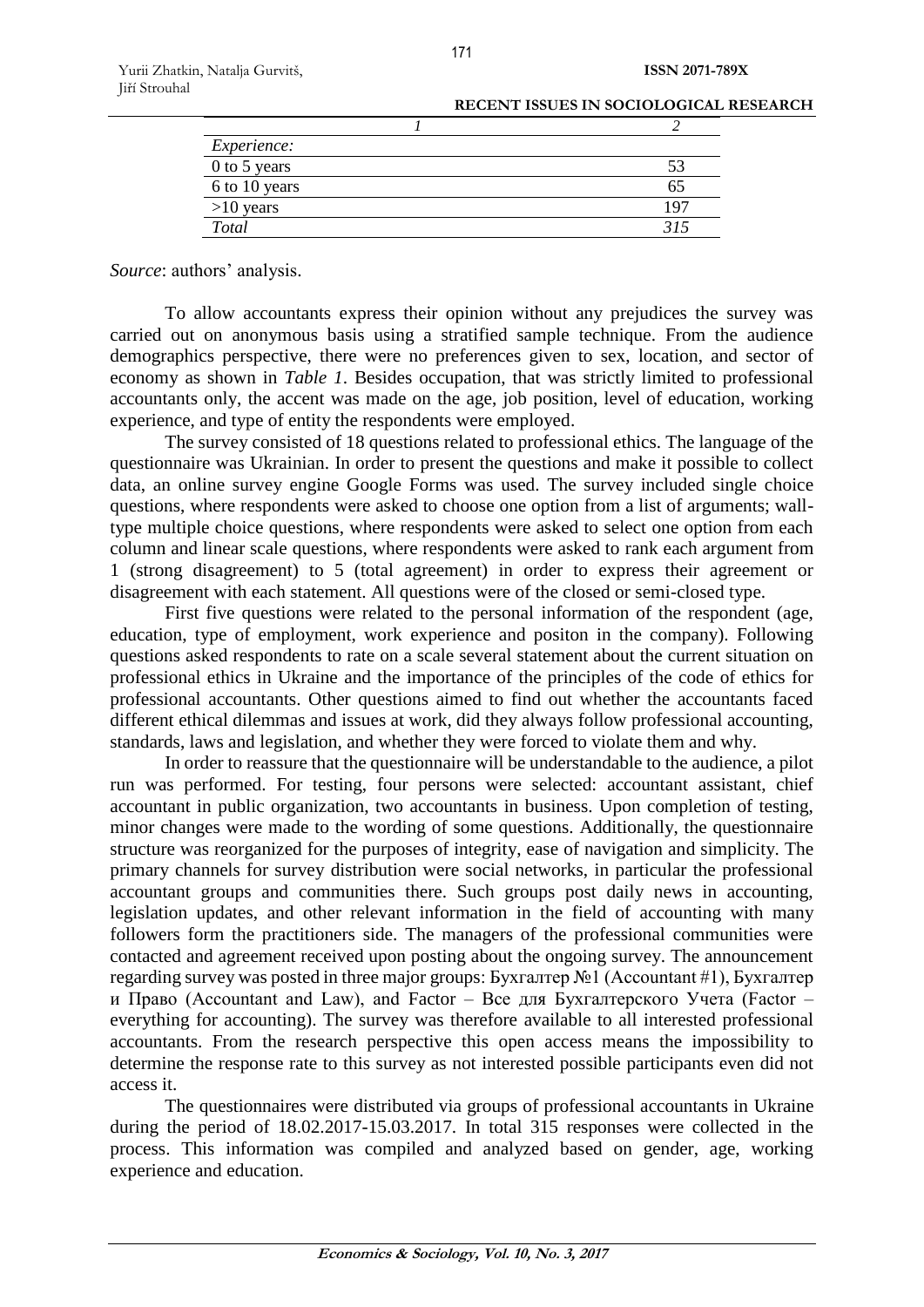# **3. Conducting research and results**

In the *Tables 2* and *3* there are statements of the first part of the survey as well as the mean score for each statement. The average score of 2.33 for the first argument demonstrated that the professionals are of the low opinion of the current stage of the development of the professional accounting ethics in Ukraine, while they consider this issue as important (score of 4.32) and worth being implemented in the high educational institutions (HEIs) (score 4.25).

Table 2. Total Sample Mean Scores by Statement for the First Part of the Survey  $(1 = \text{strongly})$ disagree;  $5 =$  strongly agree)

| Nο. | <b>Statement</b>                                                           | Score |
|-----|----------------------------------------------------------------------------|-------|
|     | Professional ethics in Ukraine is highly developed                         | 2.33  |
|     | Professional ethics is important                                           | 4.32  |
|     | Knowledge of Code of Ethics for Professional Accountants is important      | 4.26  |
|     | Professional ethics must be taught in high educational institutions (HEIs) | 495   |

*Source*: authors' analysis.

The results of *Table 3* clearly indicate that there is an equal opinion regarding current high importance of main principles Code of Ethics for Professional Accountants in a modern business world and the importance of good reputation of the workplace (scores above 4.30 in all cases). The respondents also ranked highly the importance of teaching professional ethics in HEIs.

Table 3. Total Sample Mean Scores by Statement for the Importance of the Main Principles of the Code of Ethics for Professional Accountants (1 = very low;  $5 = \text{very high}$ )

| No. | <i>Statement</i>                     | Score |
|-----|--------------------------------------|-------|
|     | Integrity                            | 4.33  |
|     | Objectivity                          | 4.52  |
|     | Professional competence and due care | 4.49  |
|     | Confidentiality                      | 4.45  |
|     | Professional behaviour               |       |

*Source*: authors' analysis.

The findings of the survey also revealed that very often the accounting professionals have found themselves in situations that were related to the ethical misconduct (*Table 4*).

Due to the fact that all participants of the survey replied to every single question, results presented in *Tables 4*, *5* and *6* are given as percentage from the total number of respondents.

Table 4. Responses to the Question if Respondents Have Faced Situations Related to Ethical **Misconduct** 

| No. | <b>Statement</b>                                                                        | Yes | NΩ  |
|-----|-----------------------------------------------------------------------------------------|-----|-----|
|     |                                                                                         |     |     |
|     | Situations that challenged your objectivity                                             | 77% | 23% |
| 2   | Situations that night undermine your professional reputation                            | 67% | 33% |
| C.  | Internal conflicts as a result of violation of principles of the<br>professional ethics | 67% | 33% |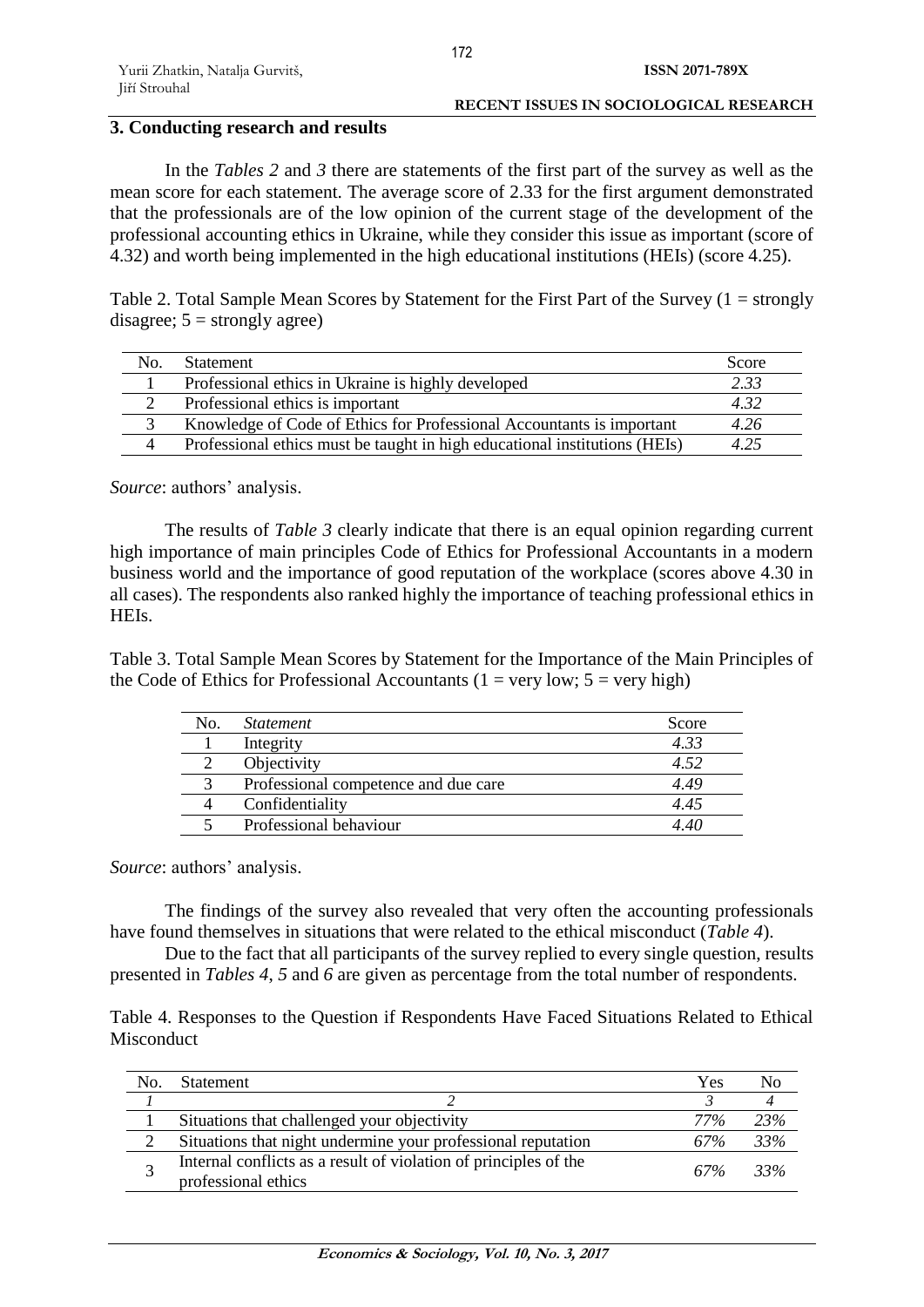| <b>RECENT ISSUES IN SOCIOLOGICAL RESEARCH</b>                                                    |        |      |
|--------------------------------------------------------------------------------------------------|--------|------|
|                                                                                                  |        |      |
| Financial issues related to the violation of principles of the professional<br>ethics            | 41%    | 59%  |
| Other negative consequences related to the violation of principles of<br>the professional ethics | $49\%$ | 51\% |

*Source*: authors' analysis.

The results of *Table 4* demonstrated that very often accountant found themselves in the situations that challenged their objectivity, might undermine their professional reputation and caused internal conflicts. *Table 5* summarizes the results to the question whether the respondents always follows professional accounting, standards, laws and legislation.

Table 5. Distribution of Responses to the Question if Respondents Always Follow Current Standards and Legislation in their Professional Activity

|                                                     | Yes |                      | N <sub>o</sub> |                      |       |  |
|-----------------------------------------------------|-----|----------------------|----------------|----------------------|-------|--|
| Characteristic                                      | Δ   | % of total<br>sample | Λ              | % of total<br>sample | Total |  |
| Position:                                           |     |                      |                |                      |       |  |
| Accountant                                          | 88  | 86%                  | 14             | 14%                  | 102   |  |
| <b>Chief Accountant</b>                             | 161 | 81%                  | 38             | 19%                  | 199   |  |
| Other                                               | 12  | 86%                  | $\overline{2}$ | 14%                  | 14    |  |
| Total                                               | 261 | 83%                  | 54             | 17%                  | 315   |  |
| Type of entity:                                     |     |                      |                |                      |       |  |
| Private organization<br>(including self-employment) | 168 | 79%                  | 44             | 21%                  | 212   |  |
| Public/governmental<br>organization                 | 93  | 90%                  | 10             | 10%                  | 103   |  |
| Total                                               | 261 | 83%                  | 54             | 17%                  | 315   |  |

*Source*: authors' analysis.

The finding of the survey presented in the *Table 6* clearly indicate that in general professional accountants in Ukraine seem to follow valid laws, legislation and standards, however the cases of non-compliance vary with the type of entity are higher in private sector. However, the next question revealed that in most cases the accountants were asked to act in contradiction with laws and legislation, which is confirmed by the data of the *Table 6*.

Table 6. Distribution of Responses to the Question if Respondents Have Been Asked to Act in Contrary to the Accounting Legislature

|                         | Yes |            |    | No         |       |  |
|-------------------------|-----|------------|----|------------|-------|--|
| Characteristic          |     | % of total |    | % of total | Total |  |
|                         |     | sample     |    | sample     |       |  |
|                         |     |            |    |            |       |  |
| <i>Position:</i>        |     |            |    |            |       |  |
| Accountant              | 58  | 57%        | 44 | 43%        | 102   |  |
| <b>Chief Accountant</b> | 154 | 77%        | 45 | 23%        | 199   |  |
| Other                   | 12  | 86%        |    | 14%        | 14    |  |
| <b>Total</b>            | 224 | <b>71%</b> | 91 | 29%        | 315   |  |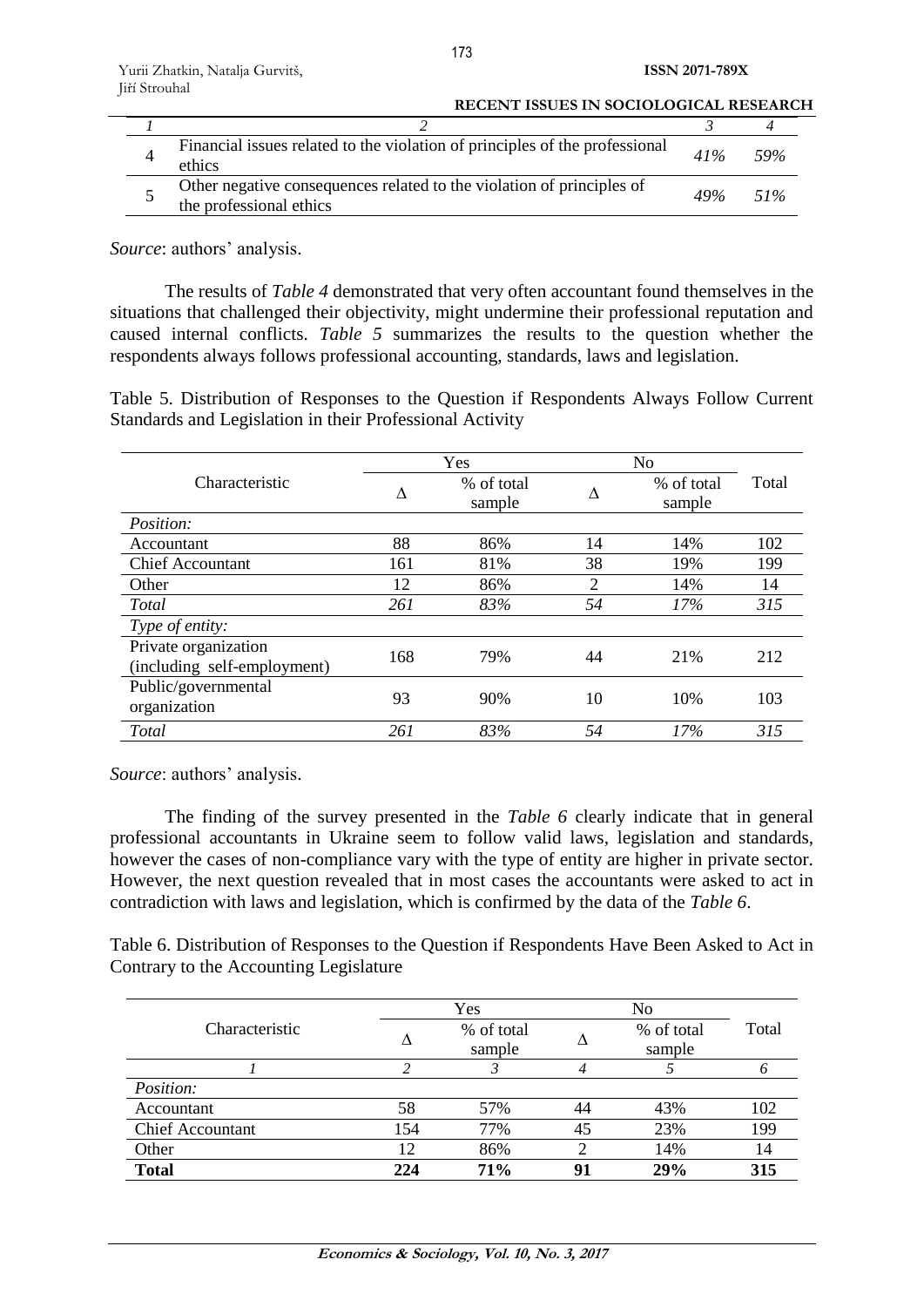| Yurii Zhatkin, Natalja Gurvitš, |  |
|---------------------------------|--|
| Jiří Strouhal                   |  |

|                                                     |      |     |    |     | RECENT ISSUES IN SOCIOLOGICAL RESEARCH |
|-----------------------------------------------------|------|-----|----|-----|----------------------------------------|
|                                                     |      |     |    |     |                                        |
| Type of entity:                                     |      |     |    |     |                                        |
| Private organization<br>(including self-employment) | 162  | 76% | 50 | 24% | 212                                    |
| Public/governmental organization                    | 62   | 60% |    | 40% |                                        |
| Total                                               | 22 A | 71% |    | 29% |                                        |

*Source*: authors' analysis.

The survey also revealed that nearly 70% of accountants experienced pressure to violate the principles and rules of the professional ethics and/or accounting laws and legislation from either management of the company indicated by 81% of respondents, colleagues and business (21%) and sources such as family members, friends, state bodies etc. It should also be noted that 19% respondents indicated that they were offered a reward related to the particular activity desired by the other party, while 52% reported that such pressure was associated with a threat. Numerous studies suggested that with age people tend to behave in a more ethical way (Ruegger and King, 1992; Serwinek, 1992), as growing older brings along the well understanding of various risks related to unethical behaviour and violence of valid laws, and legislations. While young people seem to be more risk-prone and opened to new challenges which often justify unethical behaviour associated with personal benefits. In authors' opinion, these arguments are also valid for the working experience, which enables person to get a better understanding of the importance of ethical behaviour and professional reputation. *Tables 7* and *8* show the results of score comparisons by age and working experience.

Table 7. Comparison of Scores by Age  $(1 =$  strongly disagree;  $5 =$  strongly agree)

| <b>Statement</b>                                                           |      | $\leq$ 25 - 25 - 35 - 36 - 45 > 45 |      |      |
|----------------------------------------------------------------------------|------|------------------------------------|------|------|
| Professional ethics in Ukraine is highly developed                         | 2.38 | 2.30                               | 2.38 | 2.35 |
| Professional ethics is important                                           | 438  | 4.10                               | 4.41 | 4.59 |
| Knowledge of <i>Code of Ethics for Professional Accountants</i> is         |      | 4.12 4.14 4.36 4.47                |      |      |
| important                                                                  |      |                                    |      |      |
| Professional ethics must be taught in high educational institutions (HEIs) | 4.04 | 4.10                               | 4.35 | 4.47 |
|                                                                            |      |                                    |      |      |

*Source*: authors' analysis.

The finding of the survey presented on the *Table 7* clearly indicates that with age people develop a deeper understanding of the importance of professional ethics in general and knowledge of Code of Ethics for Professional Accountants in particular and consider that ethics is worth being taught in HEIs, while young generation under the age of 25 expressed least disagreement with the last statement (average score of 4.04 compared to 4.35 and 4.47).

|  |  |  | Table 8. Comparison of Scores by Work Experience $(1 =$ strongly disagree; $5 =$ strongly agree) |  |  |  |
|--|--|--|--------------------------------------------------------------------------------------------------|--|--|--|
|--|--|--|--------------------------------------------------------------------------------------------------|--|--|--|

| <b>Statement</b>                                       | $0-5$ years | $6-10$ years | $> 10$ years |
|--------------------------------------------------------|-------------|--------------|--------------|
| Professional ethics in Ukraine is highly developed     | 2.34        | 2.43         | 2.32         |
| Professional ethics is important                       | 4.23        | 4.29         | 4.39         |
| Knowledge of Code of Ethics for Professional           | 4.17        | 4.03         | 4.40         |
| <i>Accountants</i> is important                        |             |              |              |
| Professional ethics must be taught in high educational | 4.19        | 4.08         | 4.36         |
| institutions (HEIs)                                    |             |              |              |

*Source*: authors' analysis.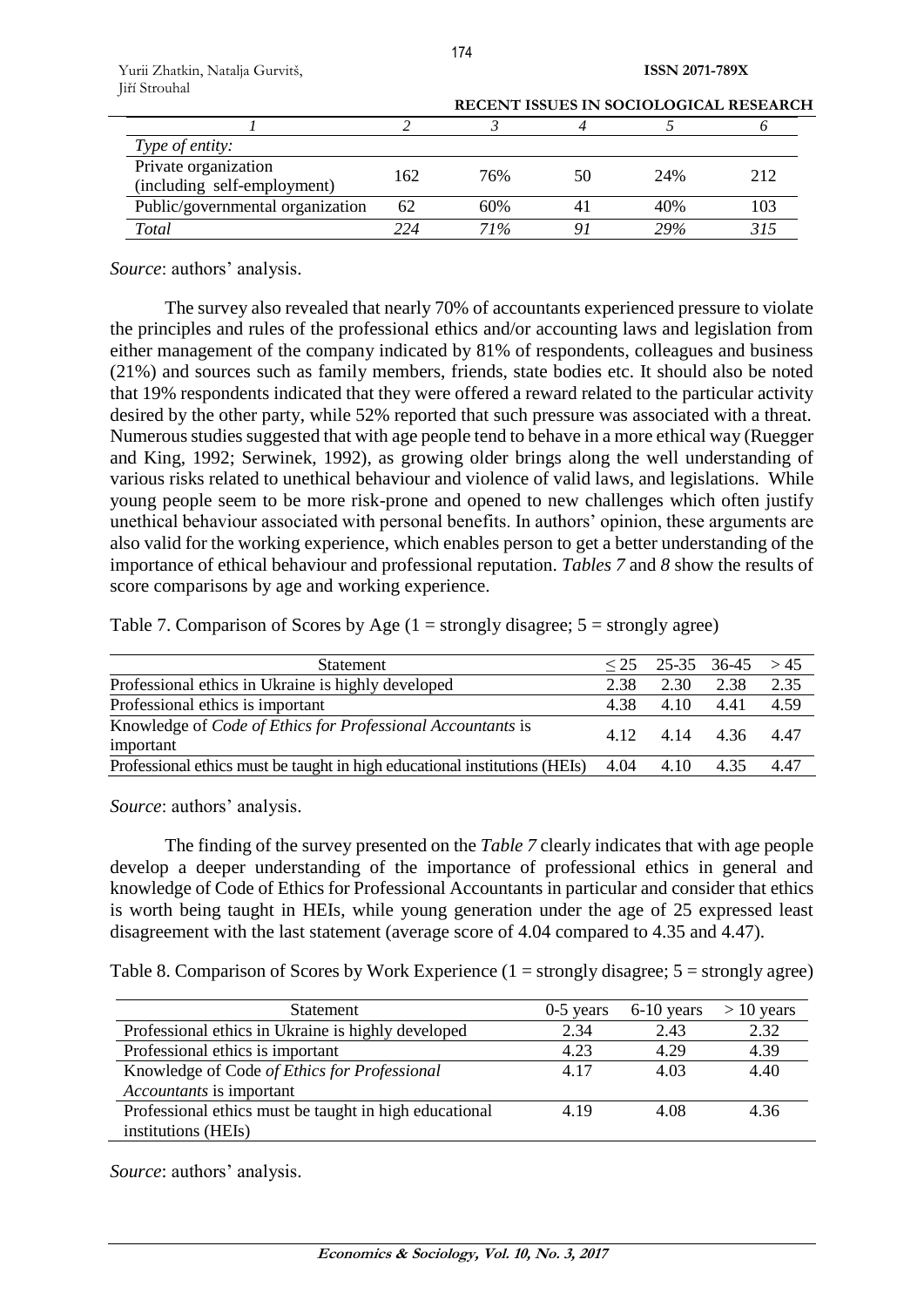It should be noted that the group of respondents with working experience of 10 years confirmed authors' assumption that working experience makes people realize the importance of professional ethics in general and knowledge of Code of Ethics for Professional Accountants in particular and considers its necessary to include professional ethics in the HEIs curriculum (average scores of 4.39, 4.40 and 4.36 respectively).

According to the results presented in the *Table 9* no significant difference occurred in responses in regard to the professional position. Chief accountants seemed to value less than other groups the importance of professional ethics, while the accountants ranked the importance of knowledge of Code of Ethics for Professional Accountants lower than other groups of respondents.

Table 9. Comparison of Scores by Job Position  $(1 = \text{strongly disagree}; 5 = \text{strongly agree})$ 

| <b>Statement</b>                                                              | Chief<br>accountant | Accountant | Other |
|-------------------------------------------------------------------------------|---------------------|------------|-------|
| Professional ethics in Ukraine is highly developed                            | 2.33                | 2.38       | 2.60  |
| Professional ethics is important                                              | 4.32                | 4.35       | 4.57  |
| Knowledge of Code of Ethics for Professional<br>Accountants is important      | 4.31                | 4.23       | 4.36  |
| Professional ethics must be taught in high<br>educational institutions (HEIs) | 4.28                | 4.25       | 4.36  |

*Source*: authors' analysis.

It is also worth outlining that professional employed in public sector consider professional ethics and knowledge of Code of Ethics very important (*Table 10*; scores 4.41 and 4.30 respectively).

Table 10. Comparison of Scores by the Type of Employment (1 = strongly disagree;  $5 =$ strongly agree)

| <b>Statement</b>                                                                | Private sector<br>(including self-<br>employment) | Public<br>sector |
|---------------------------------------------------------------------------------|---------------------------------------------------|------------------|
| Professional ethics in Ukraine is highly developed                              | 2.34                                              | 2.35             |
| Professional ethics is important                                                | 4.31                                              | 4.41             |
| Knowledge of <i>Code of Ethics for Professional Accountants</i> is<br>important | 4.27                                              | 4.30             |
| Professional ethics must be taught in high educational<br>institutions (HEIs)   | 4.27                                              | 4.28             |

*Source*: authors' analysis.

Authors also considered it interesting to examine whether the education matters and whether professionals become more "ethically orientated" as they progress with their studies, the results are summarized in *Table 11*.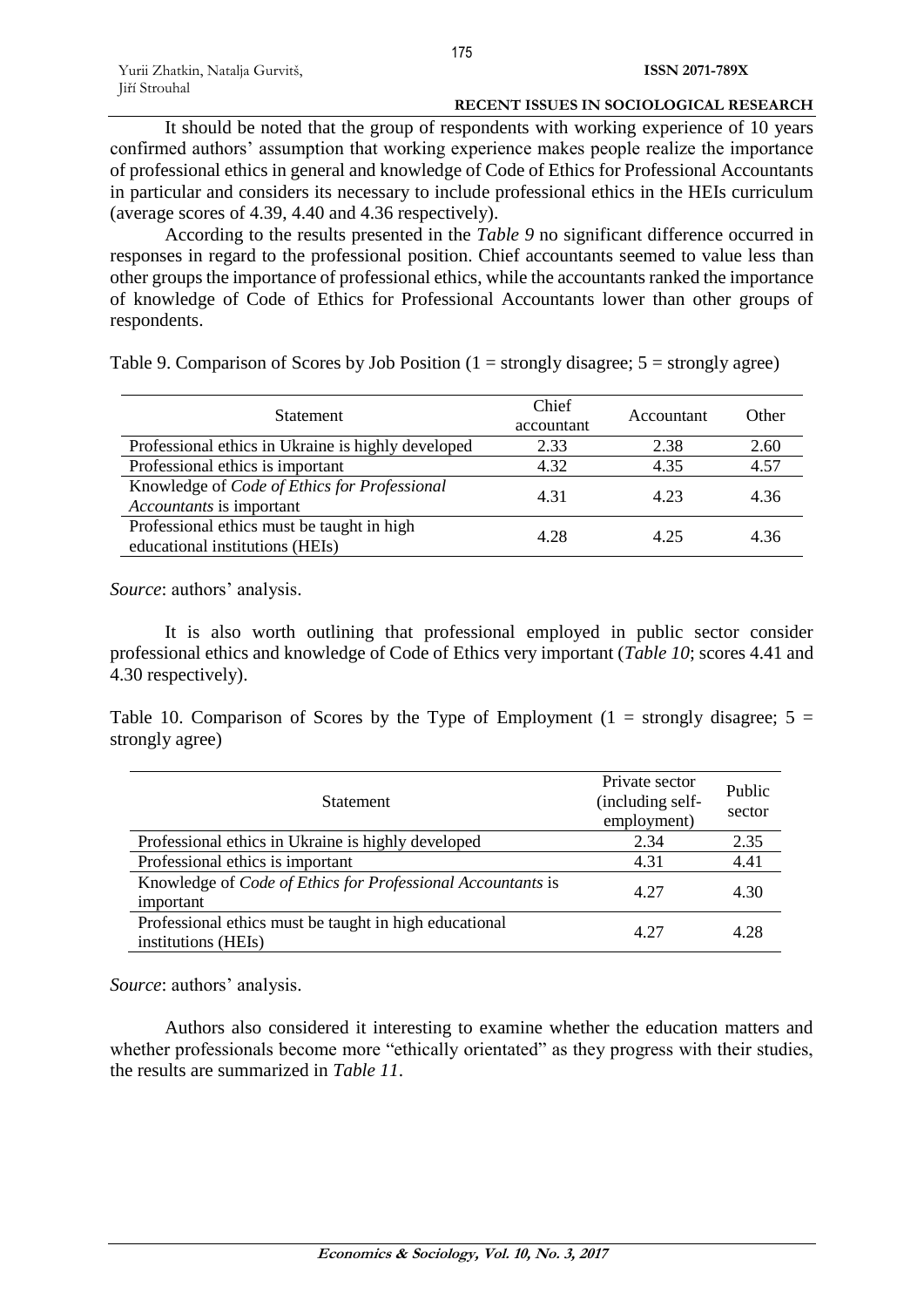| <b>Statement</b>                                                                | <b>Bachelor</b> | Master |
|---------------------------------------------------------------------------------|-----------------|--------|
|                                                                                 | degree          | degree |
| Professional ethics in Ukraine is highly developed                              | 2.18            | 2.38   |
| Professional ethics is important                                                | 4.27            | 4.32   |
| Knowledge of <i>Code of Ethics for Professional Accountants</i> is<br>important | 4.22            | 4.25   |
| Professional ethics must be taught in high educational institutions<br>(HEIs)   | 4.25            | 4 24   |

Table 11. Comparison of Scores by the Education  $(1 = \text{strongly disagree}; 5 = \text{strongly agree})$ 

*Source*: authors' analysis.

Based on the results of *Table 11* it can be stated that in line with findings of Alver *et al.* (2012) and authors' expectations that professionals with graduate degree have shown the highest score for most of arguments.

## **Conclusion**

The results have shown that while the general opinion of respondents on the present level of the accounting ethics in Ukraine is low, they are well aware of the Code of Ethics for Professional Accountants, its main principles and their importance. The respondents also consider professional ethics of a high importance in their everyday activities in line with findings of Mele *et al.* (2017). In authors opinion it may be explained by the fact that most respondents are well educated persons with graduate degree, several years of experience in their professional field, thus having developed a deep understanding of true and fair practices in accounting and consider the Code as a vital tool in the implementation of such approach. It should also be noted that the overall level of the moral reasoning of respondents was quite high as even in the numerous situations where they were asked to violate current laws, legislation or act unethically they have chosen what is "right" and fulfil their duties in the proper way. The study also indicated that professional ethics should be included into the HEIs curriculum and definitely deserves more attention from the public side. Trainings in professional ethics should become compulsory for all professional accountants; also the importance of professional ethics in general and code of ethics in particular should be constantly outlined by government and professional bodies. More should be done in order to reduce pressure experienced by the accountant during the professional activity which can be achieved by the overall support for development of the ethical professional behaviour, understanding what are "right" and "wrong" and the role of ethics in this complicated but absolutely necessary process.

The authors are aware of several limitations: the study could include also auditors and accounting students to investigate the progress in understanding the importance of ethical behaviour among different groups of and highlight the importance of changes required in the accounting curriculum on all levels. However, in authors opinion the results of the study reveal the gap in the investigation of ethical matters and professional ethical behaviour in Ukraine as so far little is known about the ethical perceptions of accountants in this post-socialist European country. Current study also contributes to developing of accounting professional ethics in Ukraine. Authors believe that this study will add value to the activities of accounting organizations in Ukraine, as well as business executives and everybody involved in accounting. Application of research findings may influence reforms in education, reviewing of methodology and national accounting and ethical standards.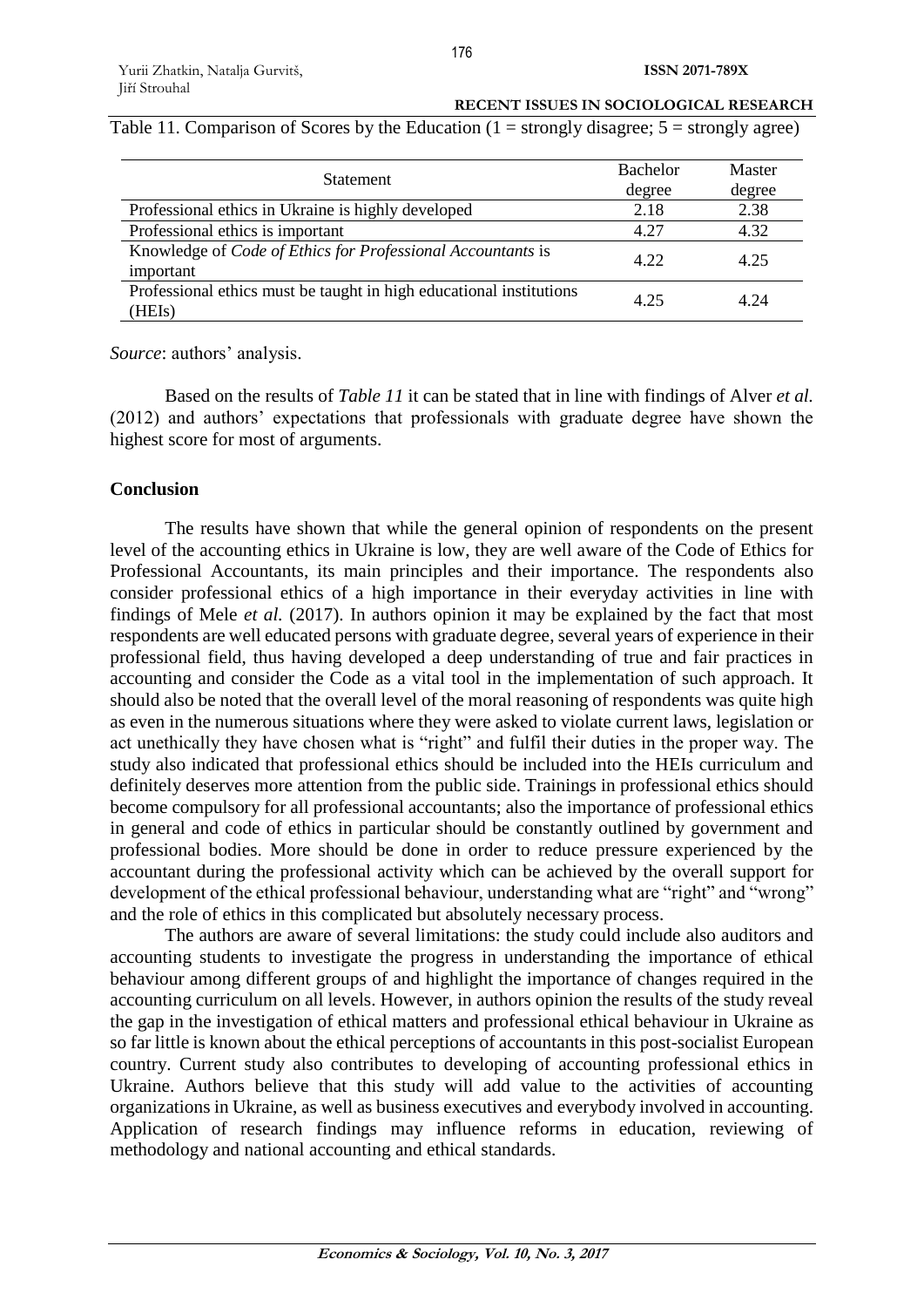## **References**

- Alver, J., Alver, L. and Gurvitš, N. (2012). Estonian opinion on business and professional ethics. *Journal of international scientific publications: Economy & Business*, *6*, 178-191.
- Ameen, E. C., Guffey, D. M. and McMillan, J. J. (1996). Gender differences in determining the ethical sensitivity of future accounting professionals. *Journal of Business Ethics*, *15*(5), 591-597.
- Baïada-Hirèche, L. and Garmilis, G. (2016). Accounting professionals' ethical judgment and the institutional disciplinary context: A French – US comparison. *Journal of Business Ethics*, *139*(4), 639-659.
- Baker, C. R. (2014). An examination of the ethical discourse of the US public accounting profession from a foucaultian perspective. *Journal of Accounting and Organizational Change*, *10*(2), 216-228.
- Baldvinsdottir, G., Burns, J., Nørreklit, H. and Scapens, R. W. (2009). The image of accountants: From bean counters to extreme accountants. *Accounting, Auditing and Accountability Journal*, *22*(6), 858-882.
- Ballantine, J. A. and McCourt, P. (2011). The impact of ethical orientation and gender on final year undergraduate auditing students' ethical judgments. *Accounting Education*, *20*(2), 187-201.
- Caglio, A. and Cameran, M. (2017). Is it shameful to be an accountant? GenMe perception(s) of accountants' ethics. *Abacus*, *53*(1), 1-27.
- Chan, S. Y. S. and Leung, P. (2006). The effects of accounting students' ethical reasoning and personal factors on their ethical sensitivity. *Managerial Auditing Journal*, *21*(4), 436-457.
- Claypool, G. A., Fetyko, D. F. and Pearson, M. A. (1990). Reactions to ethical dilemmas: A study pertaining to certified public accountants. *Journal of Business Ethics*, *9*(9), 699- 706.
- Cohen, J. R., Pant, L. W. and Sharp, D. J. (2001). An examination of differences in ethical decision-making between Canadian business students and accounting professionals. *Journal of Business Ethics*, *30*(4), 319-336.
- Cooper, B. J., Leung, P., Dellaportas, S., Jackling, B. and Wong, G. (2008). Ethics education for accounting students-a toolkit approach. *Accounting Education*, *17*(4),405-430.
- Costa, A. J., Pinheiro, M. M. and Ribeiro, M. S. (2016). Ethical perceptions of accounting students in a Portuguese university: The influence of individual factors and personal traits. *Accounting Education*, *25*(4), 327-348.
- Douglas, P. C., Davidson, R. A. and Schwartz, B. N. (2001). The effect of organizational culture and ethical orientation on accountants' ethical judgments. *Journal of Business Ethics*, *34*(2), 101-121.
- Eynon, G., Hill, N. T., Stevens, K. T. and Clarke, P. (1996). An international comparison of ethical reasoning abilities: Accounting students from Ireland and the United States. *Journal of Accounting Education*, *14*(4), 477-492.
- Finn, D. W., Chonko, L. B. and Hunt, S. D. (1988). Ethical problems in public accounting: The view from the top. *Journal of Business Ethics*, *7*(8), 605-615.
- Flanagan, J. and Clarke, K. (2007). Beyond a Code of Professional Ethics: A Holistic Model of Ethical Decision-Making for Accountants. *Abacus*, *43*, 488-518.
- Green, S. and Weber, J. (1997). Influencing ethical development: Exposing students to the AICPA code of conduct. *Journal of Business Ethics*, *16*(8), 777-790.
- Hiltebeitel, K. M. and Jones, S. K. (1992). An assessment of ethics instruction in accounting education. *Journal of Business Ethics*, *11*(1), 37-46.
- Ho, Y.-H. (2009). Associations between the religious beliefs and ethical-reasoning abilities of future accounting professionals. *Social Behavior and Personality*, *37*(5), 673-678.